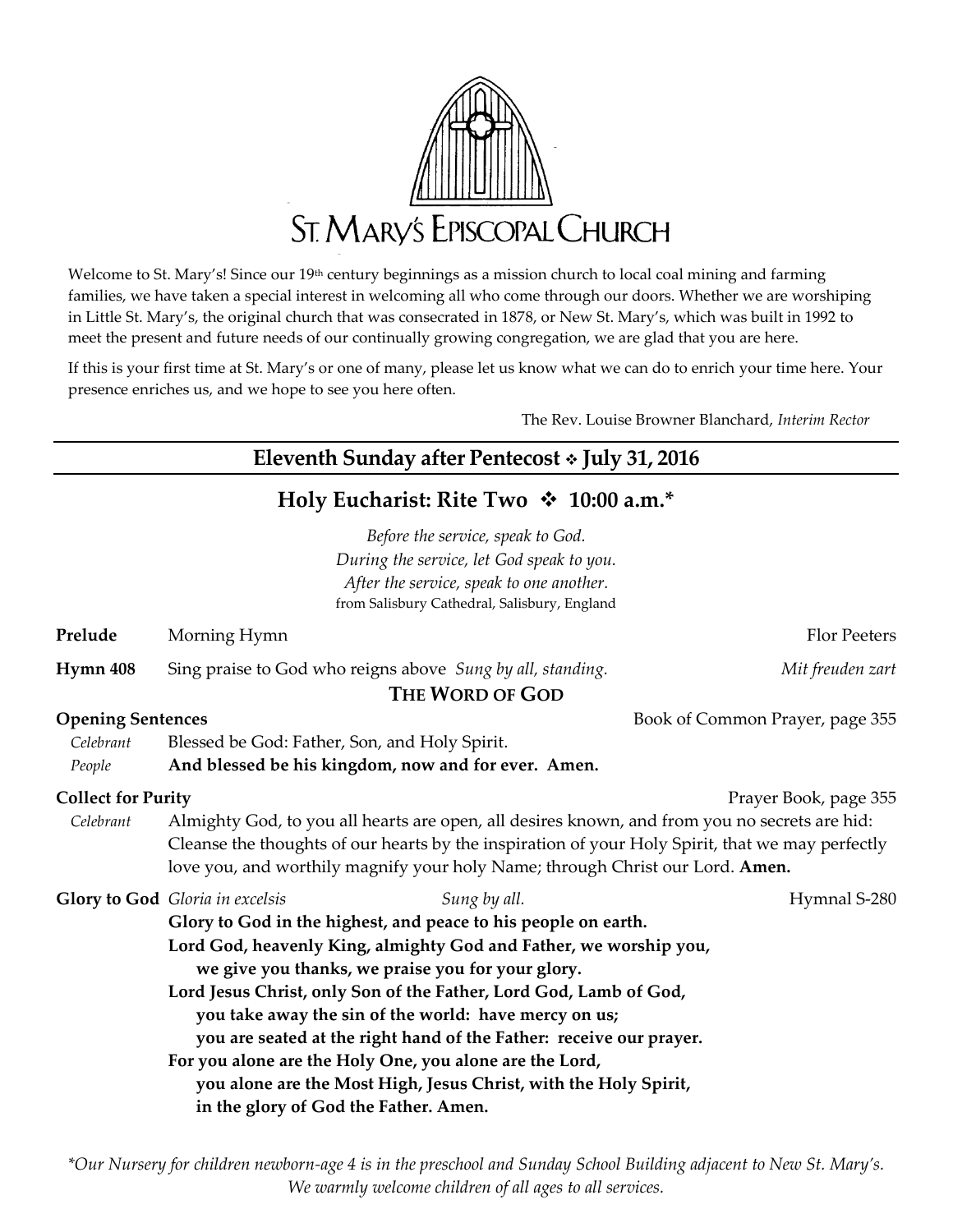## **The Collect of the Day** Prayer Book, page 232

| THE CONCLUT THE DAY  |                                                                               | TTayet DOON, page 202                                                                                                                                                                                                                                                                                                                                                                                                                                                                                                                                                                                                                                                                                                                                                    |
|----------------------|-------------------------------------------------------------------------------|--------------------------------------------------------------------------------------------------------------------------------------------------------------------------------------------------------------------------------------------------------------------------------------------------------------------------------------------------------------------------------------------------------------------------------------------------------------------------------------------------------------------------------------------------------------------------------------------------------------------------------------------------------------------------------------------------------------------------------------------------------------------------|
| Celebrant            | The Lord be with you.                                                         |                                                                                                                                                                                                                                                                                                                                                                                                                                                                                                                                                                                                                                                                                                                                                                          |
| People               | And also with you.                                                            |                                                                                                                                                                                                                                                                                                                                                                                                                                                                                                                                                                                                                                                                                                                                                                          |
| Celebrant            | Let us pray.                                                                  | Please remain standing.                                                                                                                                                                                                                                                                                                                                                                                                                                                                                                                                                                                                                                                                                                                                                  |
|                      | Silence is kept.                                                              |                                                                                                                                                                                                                                                                                                                                                                                                                                                                                                                                                                                                                                                                                                                                                                          |
|                      | ever. Amen.                                                                   | Let your continual mercy, O Lord, cleanse and defend your Church; and, because it cannot<br>continue in safety without your help, protect and govern it always by your goodness; through<br>Jesus Christ our Lord, who lives and reigns with you and the Holy Spirit, one God, for ever and                                                                                                                                                                                                                                                                                                                                                                                                                                                                              |
| The Lesson<br>Reader | Ecclesiastes 1:22, 12-14; 2:18-23<br>A reading from the Book of Ecclesiastes. | Please sit.                                                                                                                                                                                                                                                                                                                                                                                                                                                                                                                                                                                                                                                                                                                                                              |
|                      |                                                                               | Vanity of vanities, says the Teacher, vanity of vanities! All is vanity. I, the Teacher, when<br>king over Israel in Jerusalem, applied my mind to seek and to search out by wisdom all<br>that is done under heaven; it is an unhappy business that God has given to human beings<br>to be busy with. I saw all the deeds that are done under the sun; and see, all is vanity and a<br>chasing after wind. I hated all my toil in which I had toiled under the sun, seeing that I<br>must leave it to those who come after me -- and who knows whether they will be wise or<br>foolish? Yet they will be master of all for which I toiled and used my wisdom under the<br>sun. This also is vanity. So I turned and gave my heart up to despair concerning all the toil |

of my labors under the sun, because sometimes one who has toiled with wisdom and knowledge and skill must leave all to be enjoyed by another who did not toil for it. This also is vanity and a great evil. What do mortals get from all the toil and strain with which they toil under the sun? For all their days are full of pain, and their work is a vexation;

*Reader* The Word of the Lord. *People* **Thanks be to God.**

*Silence is kept.*

**Psalm 49:1-11** *Said in unison.* Prayer Book, page 652

**1 Hear this, all you peoples; hearken, all you who dwell in the world, \* you of high degree and low, rich and poor together.**

even at night their minds do not rest. This also is vanity.

- **2 My mouth shall speak of wisdom, \* and my heart shall meditate on understanding.**
- **3 I will incline my ear to a proverb \* and set forth my riddle upon the harp.**
- **4 Why should I be afraid in evil days, \* when the wickedness of those at my heels surrounds me,**
- **5 The wickedness of those who put their trust in their goods, \* and boast of their great riches?**
- **6 We can never ransom ourselves, \* or deliver to God the price of our life;**
- **7 For the ransom of our life is so great, \* that we should never have enough to pay it,**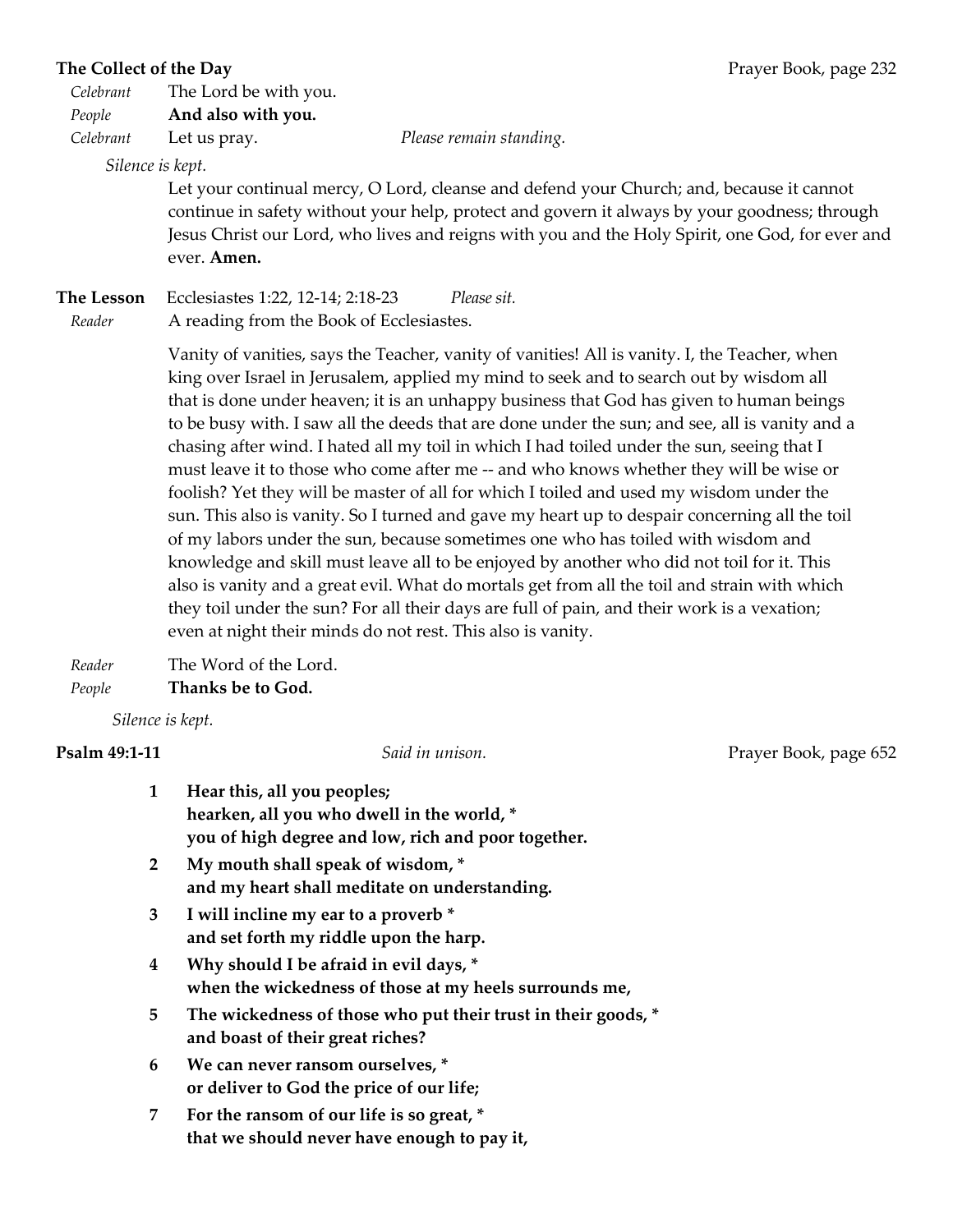|                         | $\bf 8$ | In order to live for ever and ever, *<br>and never see the grave.                                                                                                                                                                                                                                                                                                                                                                                                                                                                                                                                                                                                                                                                                                                                                                                                                                                                 |                        |                        |                                                                                                                                                                    |                       |
|-------------------------|---------|-----------------------------------------------------------------------------------------------------------------------------------------------------------------------------------------------------------------------------------------------------------------------------------------------------------------------------------------------------------------------------------------------------------------------------------------------------------------------------------------------------------------------------------------------------------------------------------------------------------------------------------------------------------------------------------------------------------------------------------------------------------------------------------------------------------------------------------------------------------------------------------------------------------------------------------|------------------------|------------------------|--------------------------------------------------------------------------------------------------------------------------------------------------------------------|-----------------------|
|                         | 9       | For we see that the wise die also;<br>like the dull and stupid they perish *<br>and leave their wealth to those who come after them.                                                                                                                                                                                                                                                                                                                                                                                                                                                                                                                                                                                                                                                                                                                                                                                              |                        |                        |                                                                                                                                                                    |                       |
|                         | 10      | Their graves shall be their homes for ever,<br>their dwelling places from generation to generation,*<br>though they call the lands after their own names.                                                                                                                                                                                                                                                                                                                                                                                                                                                                                                                                                                                                                                                                                                                                                                         |                        |                        |                                                                                                                                                                    |                       |
|                         | 11      | Even though honored, they cannot live for ever; *<br>they are like the beasts that perish.                                                                                                                                                                                                                                                                                                                                                                                                                                                                                                                                                                                                                                                                                                                                                                                                                                        |                        |                        |                                                                                                                                                                    |                       |
| <b>Hymn 302</b>         |         | Father, we thank thee who has planted                                                                                                                                                                                                                                                                                                                                                                                                                                                                                                                                                                                                                                                                                                                                                                                                                                                                                             |                        | Sung by all, standing. |                                                                                                                                                                    | Rendez a Dieu         |
| The Gospel              |         | Luke 12:13-21 Please remain standing and face the reader of the Gospel.                                                                                                                                                                                                                                                                                                                                                                                                                                                                                                                                                                                                                                                                                                                                                                                                                                                           |                        |                        |                                                                                                                                                                    |                       |
| Deacon<br>People        |         | The Holy Gospel of our Lord Jesus Christ according to Luke.<br>Glory to you, Lord Christ.                                                                                                                                                                                                                                                                                                                                                                                                                                                                                                                                                                                                                                                                                                                                                                                                                                         |                        |                        |                                                                                                                                                                    |                       |
|                         |         | inheritance with me." But he said to him, "Friend, who set me to be a judge or arbitrator<br>over you?" And he said to them, "Take care! Be on your guard against all kinds of greed;<br>for one's life does not consist in the abundance of possessions." Then he told them a<br>parable: "The land of a rich man produced abundantly. And he thought to himself, 'What<br>should I do, for I have no place to store my crops?' Then he said, 'I will do this: I will pull<br>down my barns and build larger ones, and there I will store all my grain and my goods.<br>And I will say to my soul, 'Soul, you have ample goods laid up for many years; relax, eat,<br>drink, be merry.' But God said to him, 'You fool! This very night your life is being<br>demanded of you. And the things you have prepared, whose will they be?' So it is with<br>those who store up treasures for themselves but are not rich toward God." |                        |                        |                                                                                                                                                                    |                       |
| Deacon<br>People        |         | The Gospel of the Lord.<br>Praise to you, Lord Christ.                                                                                                                                                                                                                                                                                                                                                                                                                                                                                                                                                                                                                                                                                                                                                                                                                                                                            |                        |                        |                                                                                                                                                                    |                       |
| The Sermon              |         | The Rev. Emily Rowell Brown                                                                                                                                                                                                                                                                                                                                                                                                                                                                                                                                                                                                                                                                                                                                                                                                                                                                                                       | Please sit.            |                        |                                                                                                                                                                    |                       |
| <b>The Nicene Creed</b> |         |                                                                                                                                                                                                                                                                                                                                                                                                                                                                                                                                                                                                                                                                                                                                                                                                                                                                                                                                   | Said by all, standing. |                        |                                                                                                                                                                    | Prayer Book, page 358 |
| We believe in one God,  |         | the Father, the Almighty,<br>maker of heaven and earth,<br>of all that is, seen and unseen.<br>We believe in one Lord, Jesus Christ,                                                                                                                                                                                                                                                                                                                                                                                                                                                                                                                                                                                                                                                                                                                                                                                              |                        |                        | by the power of the Holy Spirit<br>he became incarnate from the<br>Virgin Mary, and was made man.<br>For our sake he was crucified under<br><b>Pontius Pilate;</b> |                       |
|                         |         | the only Son of God,<br>eternally begotten of the Father,<br>God from God, Light from Light,<br>true God from true God,                                                                                                                                                                                                                                                                                                                                                                                                                                                                                                                                                                                                                                                                                                                                                                                                           |                        |                        | he suffered death and was buried.<br>On the third day he rose again in<br>accordance with the Scriptures;<br>he ascended into heaven                               |                       |
| begotten, not made,     |         |                                                                                                                                                                                                                                                                                                                                                                                                                                                                                                                                                                                                                                                                                                                                                                                                                                                                                                                                   |                        |                        | and is seated at the right hand                                                                                                                                    |                       |
|                         |         | of one Being with the Father.                                                                                                                                                                                                                                                                                                                                                                                                                                                                                                                                                                                                                                                                                                                                                                                                                                                                                                     |                        |                        | of the Father.<br>He will come again in glory to judge the                                                                                                         |                       |
|                         |         | Through him all things were made.<br>For us and for our salvation                                                                                                                                                                                                                                                                                                                                                                                                                                                                                                                                                                                                                                                                                                                                                                                                                                                                 |                        |                        | living and the dead,                                                                                                                                               |                       |

 **and his kingdom will have no end.** 

 **he came down from heaven:**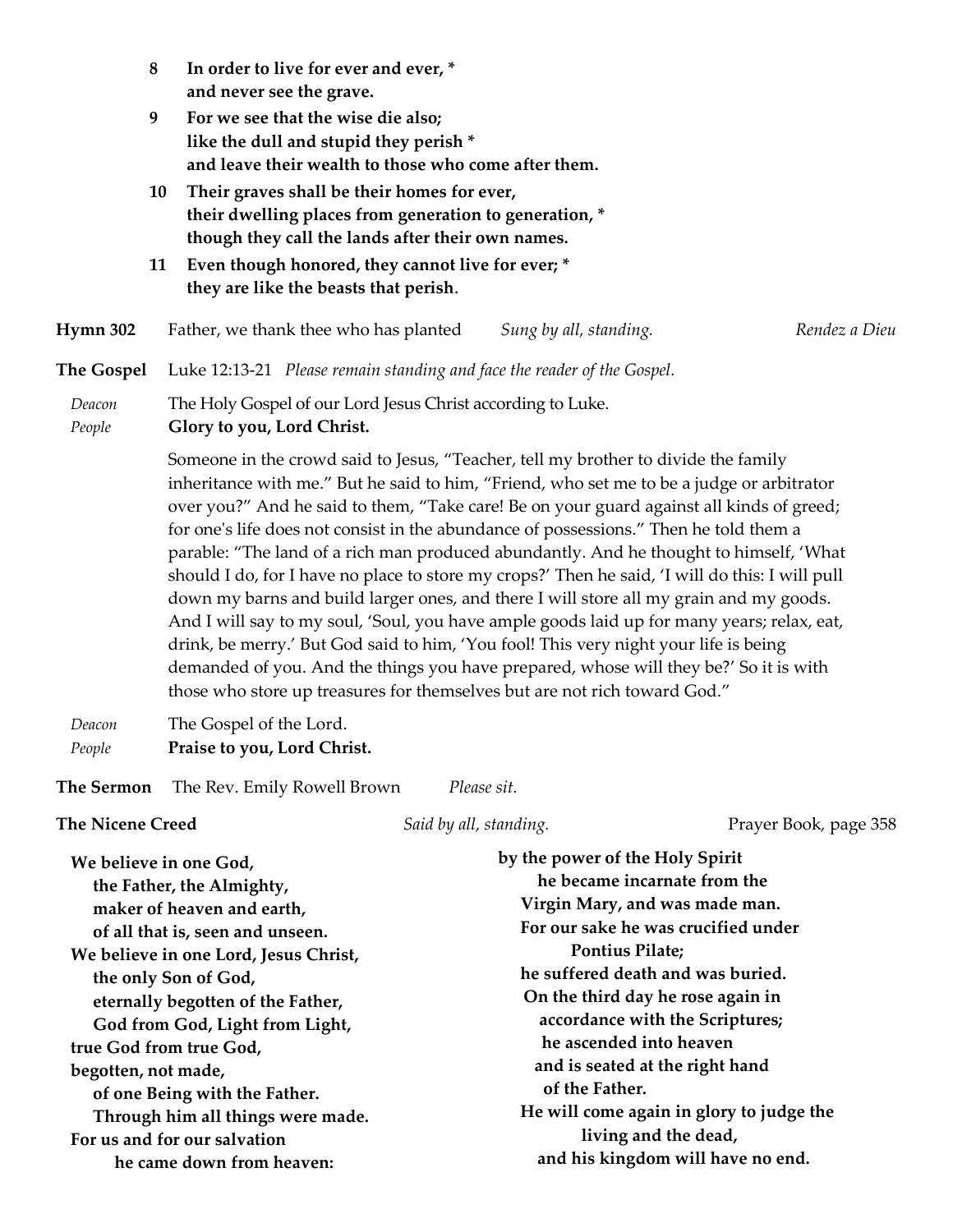**We believe in the Holy Spirit, the Lord, the giver of life, who proceeds from the Father and the Son. With the Father and the Son he is worshiped and glorified. He has spoken through the Prophets.**

**We believe in one holy catholic and apostolic Church. We acknowledge one baptism for the forgiveness of sins. We look for the resurrection of the dead, and the life of the world to come. Amen.**

# **The Prayers of the People—Form IV** Prayer Book, page 388 *Celebrant* Let us pray for the church and for the world. *Please kneel. The Leader and the People pray responsively. Leader* Grant, Almighty God, that all who confess your Name may be united in your truth, live together in your love, and reveal your glory in the world. *Silence. Leader* Lord, in your mercy. *People* **Hear our prayer.** *Leader* Guide the people of this land, and of all the nations, in the ways of justice and peace; that we may honor one another and serve the common good. *Silence. Leader* Lord, in your mercy. *People* **Hear our prayer.** *Leader* Give us all a reverence for the earth as your own creation, that we may use its resources rightly in the service of others and to your honor and glory. *Silence. Leader* Lord, in your mercy. *People* **Hear our prayer.** *Leader* Bless all whose lives are closely linked with ours, and grant that we may serve Christ in them, and love one another as he loves us. We give thanks especially for the birth of Sibyl Carolann Stassek, daughter of Dyer Price and Michael Stassek and granddaughter of Carol and Ted Price. *Silence. Leader* Lord, in your mercy. *People* **Hear our prayer.** *Leader* Comfort and heal all those who suffer in body, mind, or spirit; give them courage and hope in their troubles, and bring them the joy of your salvation. *Silence. Leader* Lord, in your mercy. *People* **Hear our prayer.** *Leader* We commend to your mercy all who have died, especially Elsie Schultz, Father Jacques Hamel, and the victims of attacks in Fort Myers and Japan, that your will for them may be fulfilled; and we pray that we may share with all your saints in your eternal kingdom. *Silence. Leader* Lord, in your mercy.

*People* **Hear our prayer.**

*The People may add their own petitions.*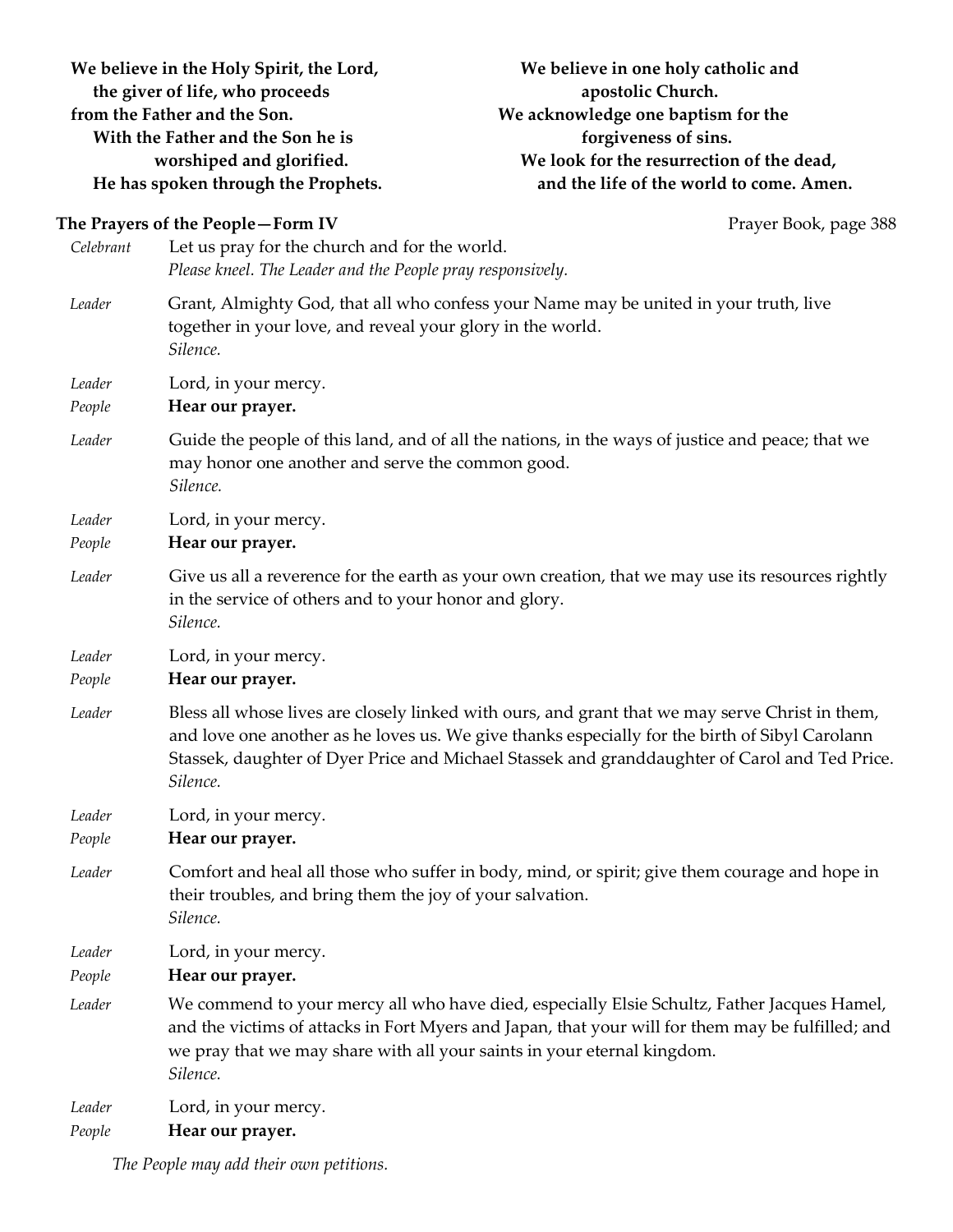### **A Prayer for the Future of St. Mary's Church**

*All* **Dear God, we give thanks for the ways you have blessed the ministry of St. Mary's Church in the past. Be with us now as we look toward the future. Show us the way forward. Help us plan a ministry which will reflect your glory, a ministry which will serve the needs of your people and which will be an important witness of your love for the world. We ask this in the name of your Son, Jesus Christ. Amen.**

#### **Concluding Collect**

**Confession of Sin** Prayer Book, page 360

*Celebrant* Let us confess our sins against God and our neighbor.

*Silence is kept. Celebrant and People* **Most merciful God, we confess that we have sinned against you in thought, word, and deed, by what we have done, and by what we have left undone. We have not loved you with our whole heart; we have not loved our neighbors as ourselves. We are truly sorry and we humbly repent. For the sake of your Son Jesus Christ, have mercy on us and forgive us; that we may delight in your will, and walk in your ways, to the glory of your Name. Amen.**

 *Celebrant* Almighty God have mercy on you, forgive you all your sins through our Lord Jesus Christ, strengthen you in all goodness, and by the power of the Holy Spirit keep you in eternal life. **Amen.**

| <b>The Peace</b>    | Please stand.                                                   | Prayer Book, page 360 |
|---------------------|-----------------------------------------------------------------|-----------------------|
| Celebrant<br>People | The peace of the Lord be always with you.<br>And also with you. |                       |

*The Ministers and People greet one another in the name of the Lord. After exchanging the Peace, please be seated.*

#### **Welcome and Announcements**

### **THE HOLY COMMUNION**

**Offertory** *Sung by all, standing.*

 **Doxology (Old Hundredth)**The Hymnal, page 380

**Praise God from whom all blessings flow; Praise him, all creatures here below; Praise him above, ye heavenly host: Praise Father, Son, and Holy Ghost. Amen.**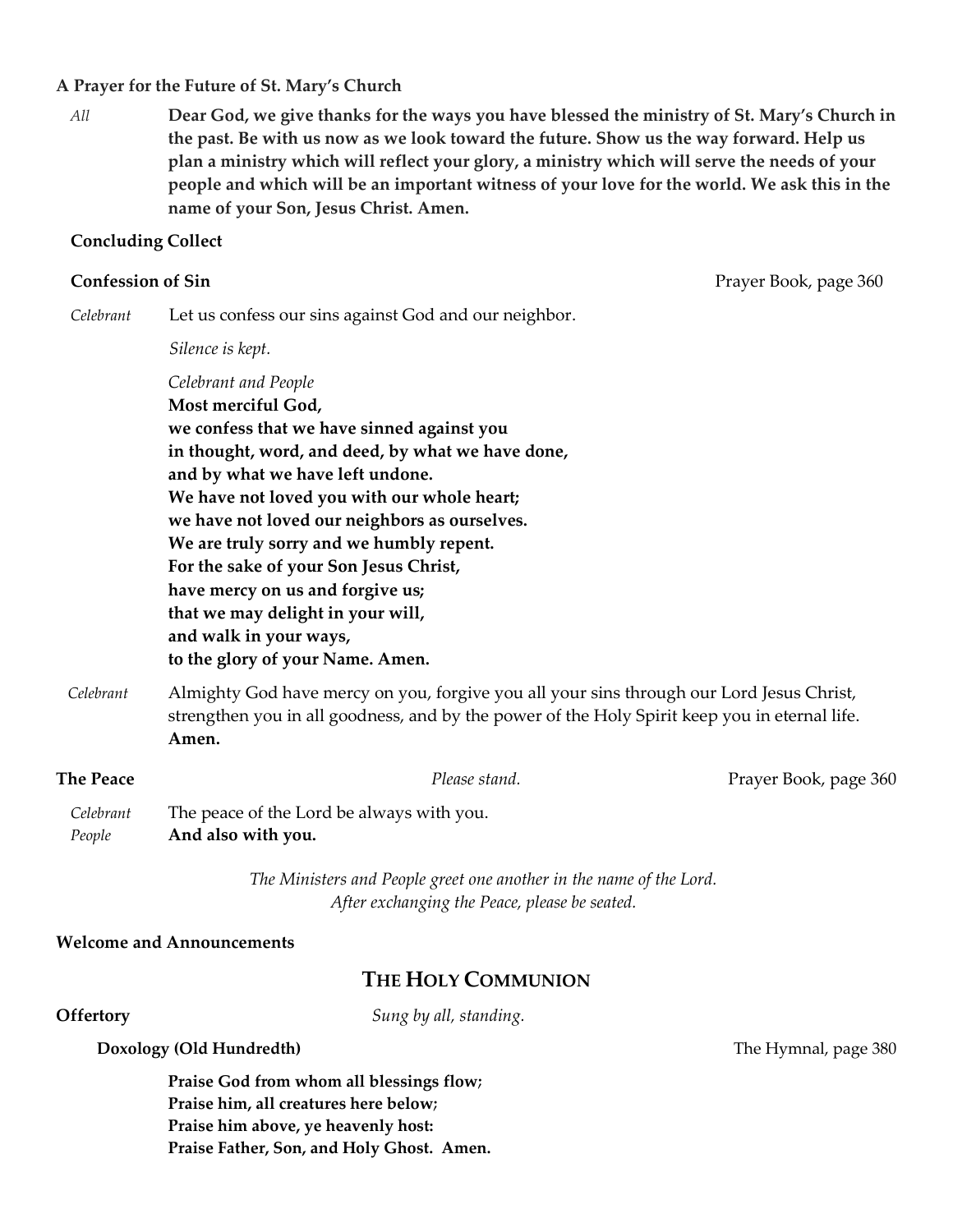### **Offertory Anthem** Grazioso **Georg P. Telemann**

**The Great Thanksgiving The Great Thanksgiving The Great Thanksgiving Eucharistic Prayer B Prayer Book, page 367** 

*The people remain standing.*

| Celebrant | The Lord be with you.                                                                          |  |  |
|-----------|------------------------------------------------------------------------------------------------|--|--|
| People    | And also with you.                                                                             |  |  |
| Celebrant | Lift up your hearts.                                                                           |  |  |
| People    | We lift them to the Lord.                                                                      |  |  |
| Celebrant | Let us give thanks to the Lord our God.                                                        |  |  |
| People    | It is right to give him thanks and praise.                                                     |  |  |
| Celebrant | It is right, and a good and joyful thing, always and everywhere to give thanks to you,         |  |  |
|           | Father Almighty, Creator of heaven and earth.                                                  |  |  |
|           | Through Jesus Christ our Lord; who on the first day of the week overcame death and the grave,  |  |  |
|           | and by his glorious resurrection opened to us the way of everlasting life. Therefore we praise |  |  |
|           | you, joining our voices with Angels and Archangels and with all the company of heaven, who     |  |  |
|           | for ever sing this hymn to proclaim the glory of your Name:                                    |  |  |

**Holy, holy, holy Lord** *Sanctus* The Hymnal, S-125

| Holy, holy, holy Lord,  | Hosanna in the highest. |
|-------------------------|-------------------------|
| God of power and might, | Blessed is he who comes |
| heaven and earth        | in the name of the Lord |
| are full of your glory. | Hosanna in the highest. |
| Hosanna in the highest. | Hosanna in the highest. |

*The people kneel, as the Celebrant continues*

We give thanks to you, O God, for the goodness and love which you have made known to us in creation; in the calling of Israel to be your people; in your Word spoken through the prophets; and above all in the Word made flesh, Jesus, your Son. For in these last days you sent him to be incarnate from the Virgin Mary, to be the Savior and Redeemer of the world. In him, you have delivered us from evil, and made us worthy to stand before you. In him, you have brought us out of error into truth, out of sin into righteousness, out of death into life.

On the night before he died for us, our Lord Jesus Christ took bread; and when he had given thanks to you, he broke it, and gave it to his disciples, and said, "Take, eat: This is my Body, which is given for you. Do this for the remembrance of me."

After supper he took the cup of wine; and when he had given thanks, he gave it to them, and said, "Drink this, all of you: This is my Blood of the new Covenant, which is shed for you and for many for the forgiveness of sins. Whenever you drink it, do this for the remembrance of me." Therefore, according to his command, O Father,

*Celebrant and People*

**We remember his death, We proclaim his resurrection, We await his coming in glory;**

*The Celebrant continues*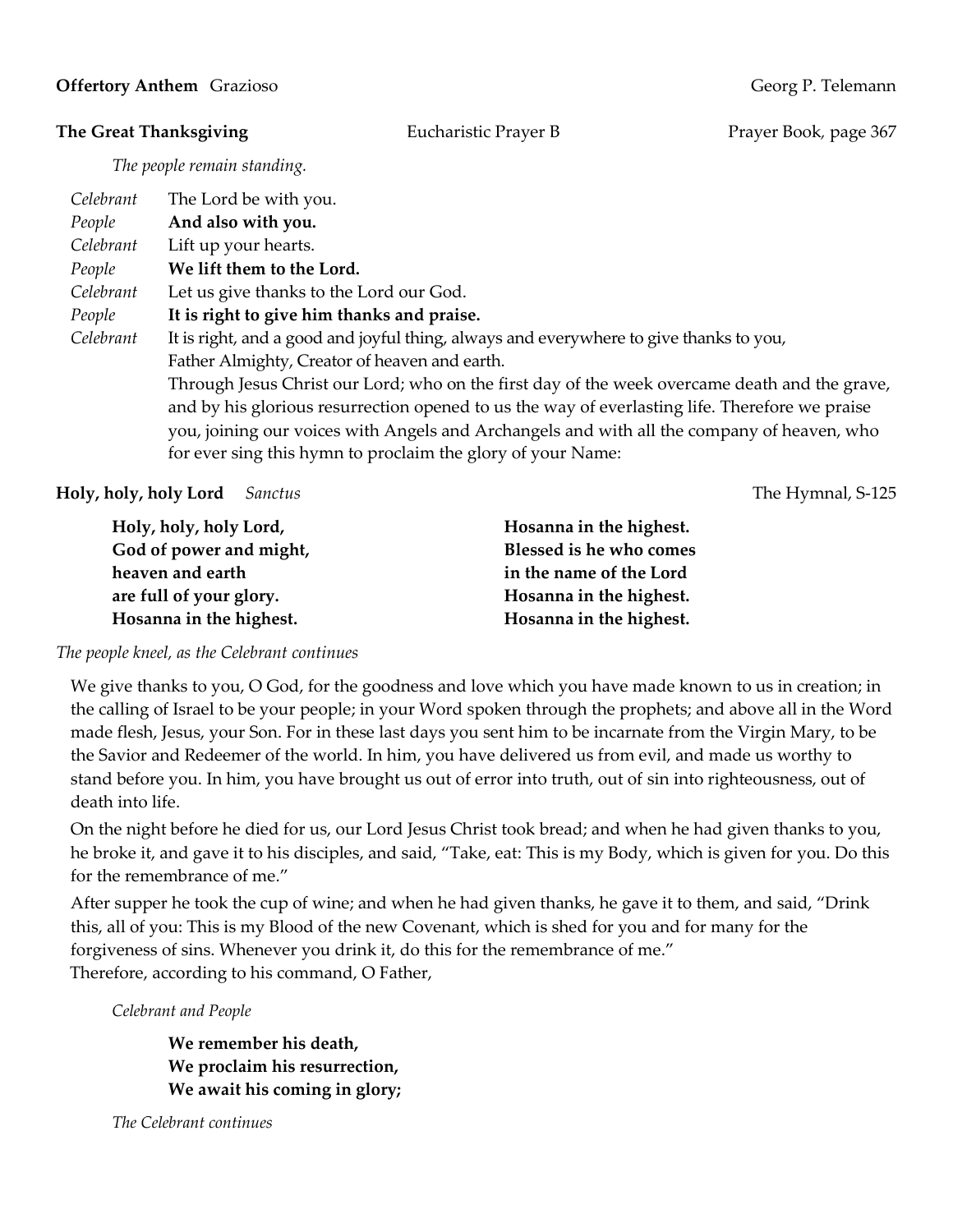And we offer our sacrifice of praise and thanksgiving to you, O Lord of all; presenting to you, from your creation, this bread and this wine.

We pray you, gracious God, to send your Holy Spirit upon these gifts that they may be the Sacrament of the Body of Christ and his Blood of the new Covenant. Unite us to your Son in his sacrifice, that we may be acceptable through him, being sanctified by the Holy Spirit. In the fullness of time, put all things in subjection under your Christ, and bring us to that heavenly country where, with St. Mary and all your saints, we may enter the everlasting heritage of your sons and daughters; through Jesus Christ our Lord, the firstborn of all creation, the head of the Church, and the author of our salvation.

By him, and with him, and in him, in the unity of the Holy Spirit all honor and glory is yours, Almighty Father, now and for ever. **AMEN.**

And now, as our Savior Christ has taught us, we are bold to say,

| Celebrant and People              |                                  |
|-----------------------------------|----------------------------------|
| Our Father, who art in heaven,    | as we forgive those              |
| hallowed be thy Name,             | who trespass against us.         |
| thy kingdom come,                 | And lead us not into temptation, |
| thy will be done,                 | but deliver us from evil.        |
| on earth as it is in heaven.      | For thine is the kingdom,        |
| Give us this day our daily bread. | and the power, and the glory,    |
| And forgive us our trespasses,    | for ever and ever. Amen.         |

### **The Breaking of the Bread** *Prayer Book***, page 364**

*A period of silence is kept.*

*Celebrant* Alleluia. Christ our Passover is sacrificed for us. *People* **Therefore let us keep the feast. Alleluia.**

#### *The Celebrant says*

The Gifts of God for the People of God. Take them in remembrance that Christ died for you, and feed on him in your hearts by faith, with thanksgiving.

### **At the Communion of the People**

*All are welcome to receive the Sacrament. When you come forward to the altar rail you may kneel or stand. When you are given the consecrated bread, you may consume it and then drink the wine from the first or larger chalice. Or, if you wish, you may "intinct" or touch the tip of your bread to the wine from the smaller cup. You may also choose to receive Communion in only one kind. Either the bread or the wine alone is a full Communion. Please indicate if you would like to receive a gluten-free wafer.*

#### **Music at Communion** Aria Flore Aria Flore Aria Flore Aria Flore Aria Flore Peters

### **Prayer of Thanksgiving**  Prayer Book, page 366

*Celebrant* Let us pray. *Please kneel. All* **Almighty and everliving God, we thank you for feeding us with the spiritual food of the most precious Body and Blood of your Son our Savior Jesus Christ; and for assuring us in these holy mysteries**